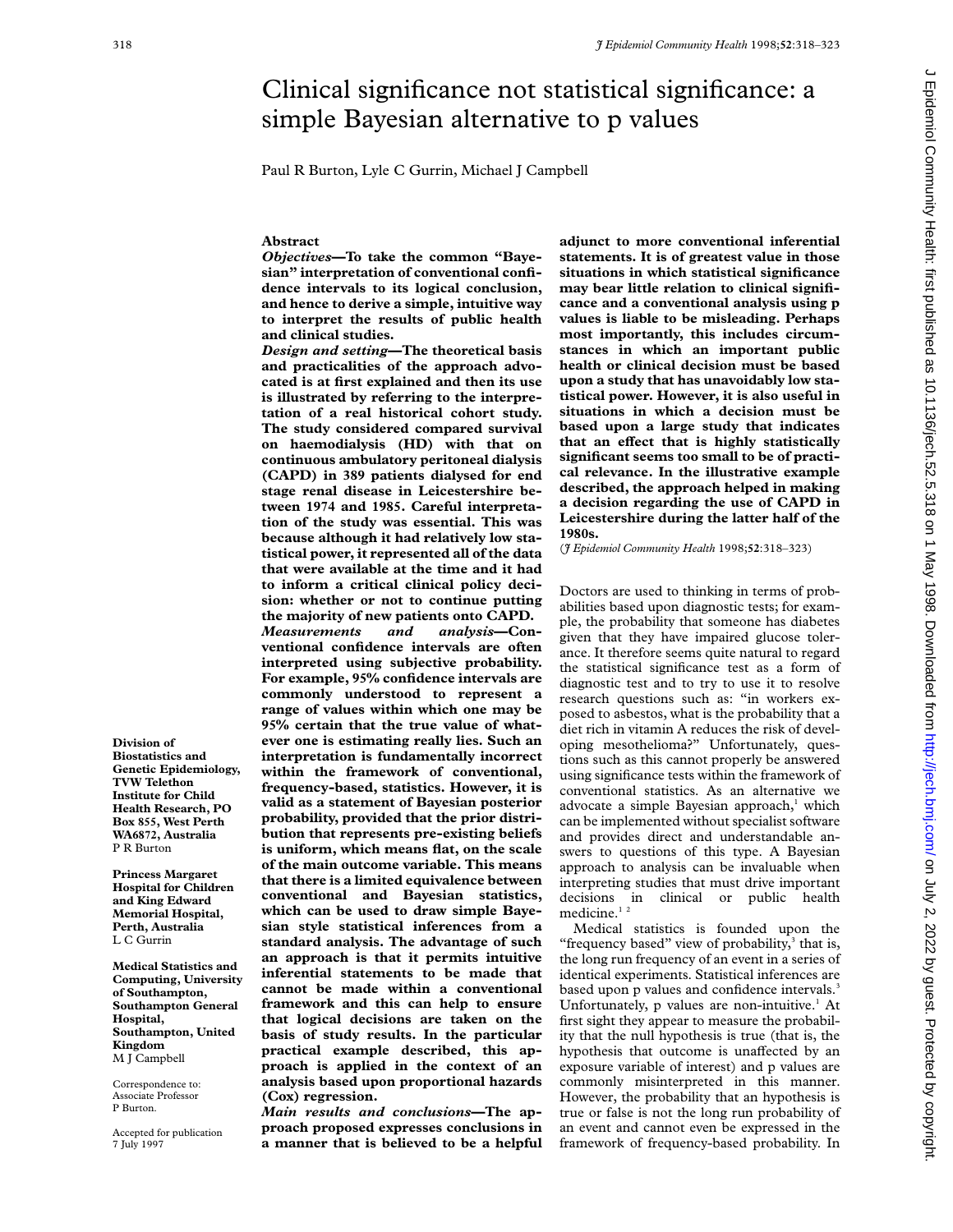any particular case, the hypothesis is either true or false and no frequency-based probability can, or should, be attached to it.<sup>3</sup>

Conventional statistical theory circumvents this difficulty by inverting the problem. Having considered every possible result that a study could potentially generate, a p value measures "the probability of observing data as extreme as, or more extreme than, the data actually observed assuming that the null hypothesis is true'.3 This is a statement of frequency-based probability, but the cost of remaining faithful to frequency-based probability is that the p value is often misunderstood. Significance at the 5% level is commonly interpreted to mean that "there is an effect (the null hypothesis is false)" while  $p > 0.05$  is taken to mean that "there is no effect (the null hypothesis is true)". These interpretations suggest that p values provide some direct quantification of the plausibility of the null hypothesis. However, a proper assessment of the plausibility of the null hypothesis requires the simultaneous consideration of the relative plausibility of other competing hypotheses. It cannot reasonably be based upon a single p value calculated assuming that the null hypothesis is true.

## **Degrees of belief and Bayesian statistics**

The notion of probability can usefully be extended beyond its simple frequency-based interpretation. This leads to the concept of subjective probability, wherein probability is interpreted as representing a "degree of belief" about an unknown quantity or specified hypothesis.4 Sometimes such a statement will have no long run frequency interpretation. For example, you might hear that a political party has a "70% chance of winning the next election". Clearly the election will not be repeatedly contested under identical conditions and a relative frequency interpretation of the probability does not exist. Nevertheless, it is still possible to place a sensible and objective interpretation on such probabilities, for example, by thinking of them in terms of betting odds.<sup>5 6</sup>

Suppose you wish to conduct an observational or experimental study to learn about an unknown quantity or to gain evidence to support or refute a hypothesis. The Bayesian theory of statistical inference asks the researcher to incorporate pre-existing evidence and beliefs into what is called a prior distribution, which is simply a quantification of the current state of understanding about the unknown quantity. Values of the quantity that are viewed as having a high probability of being true are given a high prior probability while those that are viewed as being less likely are given a correspondingly lower prior probability. The choice of an appropriate prior distribution may entail the inspection of historical data, consultation with experts in the field or the development of theoretical models. Some statisticians have given considerable thought to formalising this process. $7-9$ 

Once the data collection for the study has been completed, the prior distribution is combined with the new information to produce a



*Figure 1 A Bayesian posterior distribution.*

posterior distribution using a mathematical routine derived from Bayes' Theorem.<sup>24 10</sup> Conclusions are then based upon the posterior distribution. For example, the posterior probability that the true value of the quantity of interest lies between two values X and Y is equal to that proportion of the total area under the posterior distribution curve that falls between these two values. If the total area under the curve is normalised (scaled to equal one) the distribution is referred to as a density. The required posterior probability is then equal to the area under the density curve between X and Y. As an illustration, figure 1 details the posterior density for the odds ratio derived from a hypothetical case control study examining the association between childhood asthma and maternal smoking. The horizontal axis is on a logarithmic scale reflecting the fact that the fundamental scale of analysis is the scale of log (odds). The area under the density curve that falls between 1.25 and 1.5 (light shading) is 0.104, which means that, given whatever assumptions were made in choosing the prior distribution and given the observed data, there is a posterior probability of 10.4% that the true odds ratio lies somewhere between 1.25 and 1.5. Alternatively, the posterior probability that the true odds ratio is greater than or equal to 2.5 (dark shading) is 21.0%.

Bayesian inference supports direct statements about the probability of an hypothesis of interest or the magnitude of an unknown quantity and thus provides explicit answers to the types of question that are often asked in medical research. For example, the posterior probability that the hypothesis that "maternal smoking is associated with an increased risk of childhood asthma" is true would be equal to the area under the curve that falls above an odds ratio of 1.0. In the hypothetical example this would be 99.4%.

#### **Objective Bayesian analysis and the uniform prior**

The commentary above may reasonably be criticised for having glossed over the difficulties of choosing an appropriate prior distribution. Indeed, a common criticism of the Bayesian approach is that there are many realistic situations in which little or no pre-existing information is available and in choosing a prior distribution you are apparently trying to quantify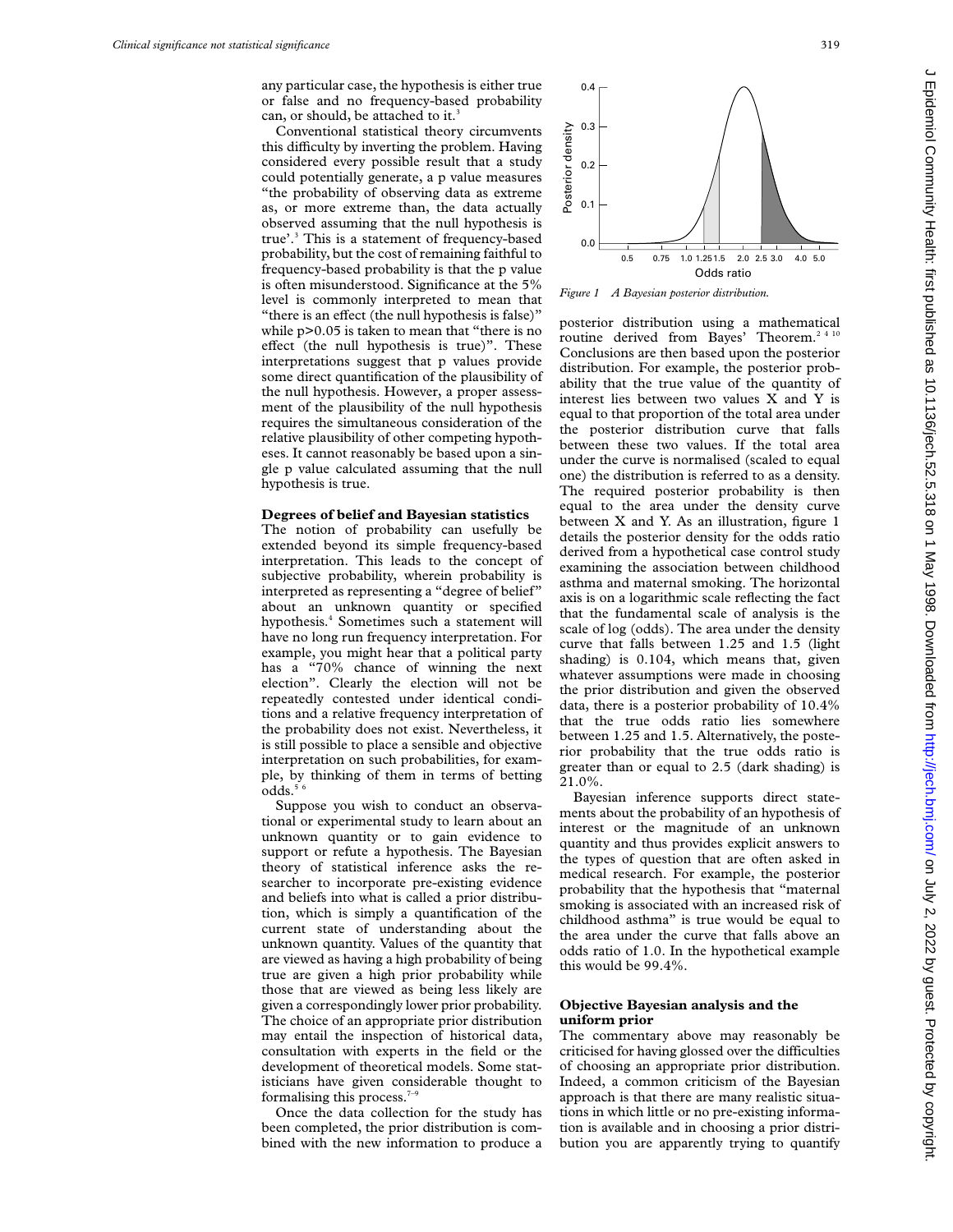something that does not really exist. Alternatively, you may in some sense wish to let the data "speak for themselves". In such a situation, some statisticians have proposed an objective Bayesian theory of statistical inference that uses "vague", "flat" or "noninformative" prior distributions, which allows you to examine what the current data have to say about the hypothesis or quantity of interest without specific reference to prior beliefs.<sup>10 11</sup> Such "non-informative" prior distributions often assign equal weight to all competing hypotheses and consider all possible values of unknown quantities to be "equally likely" before the new research is conducted. Such a prior may be referred to as being "uniform"10 on the scale of the main outcome variable. It is sometimes claimed that the uniform prior distribution provides a formal mathematical representation of a lack of prior information but this is untrue.<sup>5 6</sup> In part this reflects the fact that uniformity is sensitive to transformation. For example, a prior distribution that is uniform on the scale of log<sub>e</sub> (odds) cannot simultaneously be uniform on the scale of proportions; an issue we will return to in the Discussion section. Nevertheless, it is true to say that the uniform prior focuses attention on current rather than pre-existing data<sup>9</sup> and that it is a good "bench-mark", which allows comparisons, from a "neutral" starting point, between data generated from different experiments or observational studies.

# **Estimating posterior probability using conventional confidence intervals**

To remain faithful to the frequency based definition of probability, conventional 95% confidence intervals are properly defined in terms of hypothetical repetitions of a study and analysis: "if new studies were repeatedly carried out with the same analysis and a series of 95% confidence intervals calculated, 19 out of 20 such intervals would (in the long run) include the true value of the quantity being estimated'.<sup>3</sup> However, most researchers interpret 95% confidence intervals rather differently. For example, if the 95% confidence intervals for an odds ratio extend from 1.6 to 6.4, many researchers would interpret this as indicating that there is a probability of 95% that the true odds ratio lies somewhere between 1.6 and  $6.4$ .<sup>111</sup> Formally, this interpretation is incorrect, <sup>3</sup> because under the frequency-based view of probability the true odds ratio either does lie in this range or alternatively it does not; it has no long run interpretation. However, if an objective Bayesian analysis is carried out using a uniform prior distribution for the main outcome measure, conventional C% confidence intervals enclose a range of values that also encompass C% of the area under the posterior distribution.<sup>10</sup> The 95% confidence intervals for an odds ratio that runs from 1.6 to 6.4 are therefore equivalent to a posterior probability of 95% that the true odds ratio lies between 1.6 and 6.4, which is analogous to the common interpretation of the confidence intervals stated above. Although this should formally be referred to as a Bayesian 95% credible

## KEY POINTS

- + Decision making in public health and clinical medicine is sometimes seriously impaired by the misinterpretation of p values and confidence intervals.
- + Bayesian-based inferences are more intuitive and can lead to more appropriate decisions.
- + Given a uniform prior distribution conventional C% confidence intervals cover C% of the Bayesian posterior distribution.
- This equivalence leads to a simple way to generate useful Bayesian inferences from a conventional analysis using standard software.
- This approach to inference can be very helpful for decision makers in public health and clinical medicine.

interval<sup>12</sup> (a range of values encompassing  $95\%$ of the posterior probability) this interpretation of 95% confidence intervals is acceptable provided that you recognise that it is based upon subjective probability, not frequency probability, and that any prior information is viewed as being "vague".

It is the congruence between conventional confidence intervals and Bayesian posterior probability—when the prior distribution is uniform—which forms the basis of a simple approach to statistical inference that we have recently advocated.<sup>1</sup> This article illustrates the proposed approach with an example, which we hope makes it easy to understand and straightforward for public health and clinical researchers to implement.

# **A practical example: comparing mortality on continuous ambulatory peritoneal dialysis and haemodialysis**

In 1976, continuous ambulatory peritoneal dialysis (CAPD) was introduced as a new treatment for end stage renal failure.<sup>13</sup> It revolutionised the provision of renal replacement therapy, particularly in the United Kingdom where haemodialysis (HD) facilities had historically been very limited. In Leicestershire the acceptance rate for new patients more than doubled between 1976 and 1985.<sup>14</sup> However, by the mid 1980s evidence had accumulated that suggested that the risk of death on CAPD might be greater than that on HD.14–16 In consequence, the Director of Renal Services in Leicestershire became concerned that the policy of putting most new patients onto CAPD might be unwise. A multi-centre prospective cohort study had been set up in the United Kingdom, $17$  but it was not due to produce definitive results for several years. It was therefore decided that a historical cohort study should be undertaken in Leicestershire itself, to determine whether a rational shortterm policy decision could be taken regarding the use of CAPD while waiting for the larger study to report.

A retrospective case notes review was undertaken of patients who received renal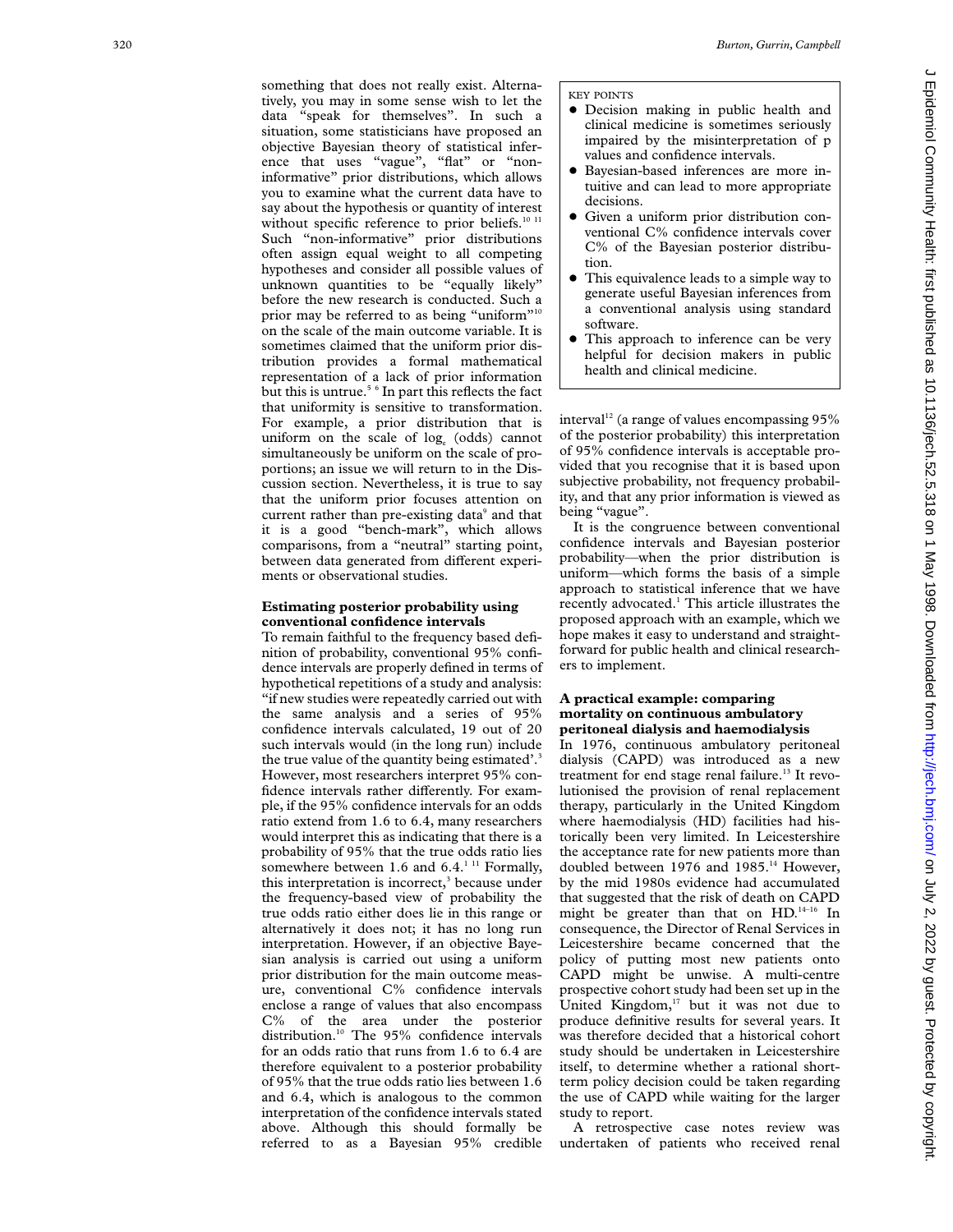replacement therapy in Leicester between June 1974 and July 1985. Information was collected pertaining to the date of commencement of treatment, the dates of any transfers between therapies, and, where relevant, the date of death. A detailed record was also made of potential confounding factors present at the start of treatment. Twenty two deaths were observed in 177.8 patient years on CAPD and 60 deaths in 822.7 patient years on HD. Given the need to model irregular treatment changes and to adjust for confounding variables, survival analysis was undertaken using Cox's proportional hazards regression.<sup>18 19</sup>

Having adjusted for relevant confounders, the estimated relative risk of death (CAP-D:HD) was 0.77 (95% confidence intervals 0.44 to 1.35); that is, the adjusted risk of death on CAPD was lower than that on HD.<sup>14 20</sup> In a standard test against the null hypothesis  $(H_0:$ relative risk  $= 1.0$ ) the two tailed p value was 0.36. It was initially concluded that because the relevant p value was non-significant, the null hypothesis should be accepted and the inference drawn that the risk of death on CAPD was the same as that on HD. However, this conclusion was not justified; the significance level of a test against the null hypothesis should never be used to conclude that the null hypothesis is true.3 The null hypothesis was merely one of a range of different hypotheses that were all consistent with the data; 95% confidence intervals indicate that the risk of death on CAPD may have been higher, lower or the same as that on HD. This problem arose because, although the study used all of the available data, there were only 82 deaths in total and the analysis lacked power. It might therefore have been tempting to infer that the study was too small to draw a meaningful conclusion. However, this would have failed to use the available data to their maximum potential and future patients may then have received less than ideal treatment. As an alternative, a simple Bayesian analysis invoking a uniform prior distribution was performed.<sup>14 20</sup>

The main outcome of the Cox model is the  $log_e$  (relative risk  $(RR)$ ). Conventional confidence intervals on this scale are symmetrical about the estimated  $log_e$  (RR) and we will use a prior distribution that is uniform on this scale. The estimated log  $(RR)$  is  $-0.261$  and its standard error is 0.286. Consider the confidence intervals with an upper limit at  $log_e$ (RR)=0.0. By symmetry around the estimate (−0.261), the corresponding lower limit is −0.522. The relevant confidence intervals therefore extend  $0.261/0.286 = 0.913$  standard errors on either side of the estimate. Reference to a table of normal values shows that Z=0.913 equates to about a 64% confidence interval. Given the congruence between Bayesian and conventional analyses when the prior distribution is uniform, the posterior probability that the true  $log_e$  (RR) is less then zero (RR<1.0) is therefore equal to the probability that it falls within the confidence intervals (64%) plus the probability that it falls below the confidence interval (18% = (100%−64%)/2). The posterior probability that the true mortality on

CAPD is lower than that on HD is therefore 82%. Equivalently there is an 18% posterior probability that the risk of death on CAPD is higher than that on HD. This is equal to the one tailed p value,<sup>11 21</sup> which is half the two tailed p value of 0.36.

In addition, the Bayesian approach allows you to go beyond what is feasible in a conventional analysis. As an example, you may choose to estimate the probability that the mortality on CAPD is higher than that on HD to an extent that might seriously impair its clinical value; for example, the probability that the relative risk (CAPD:HD) is greater than 1.25. On the scale of loge (RR) the upper limit of the relevant confidence intervals is now  $log_e(1.25) = 0.223$ . By symmetry the corresponding lower limit is −0.745 (RR=0.48). This equates to 1.69 standard errors on either side of the estimate and a 91% confidence interval. Assuming a uniform prior, the posterior probability that the relative risk is less than 1.25 is therefore  $91\%$  +  $4.5\% = 95.5\%$  and there is only a 4.5% posterior probability that it is greater than 1.25.

These results were interpreted as indicating that the probability that the risk of CAPD was greater than that on HD to an extent that would seriously impair its clinical usefulness was small. It was therefore concluded that it was both safe and appropriate to continue treating most new patients in Leicestershire with CAPD. This conclusion was later supported by the results of the multi-centre prospective cohort study.<sup>17</sup> Thus, despite the limited size and low power of the study, a simple Bayesian analysis invoking a uniform prior permitted a rational evidence-based treatment policy to be determined for renal replacement therapy in Leicestershire for the mid 1980s.

### **Discussion**

The theoretical basis of the approach we propose is not new.10 The Bayesian interpretation of conventional confidence intervals is explicitly<sup>22–28</sup> or implicitly<sup>29–32</sup> outlined in a number of well known medical statistics texts. As far back as  $1961$ , Birnbaum,<sup>33</sup> writing in a statistics journal, considered the use of curves through a range of paired confidence limits (at different levels of confidence) as an "omnibus technique for estimation and testing statistical hypotheses". More recently, Pocock and Hughes have argued<sup>34</sup> that, in certain circumstance, 70% confidence intervals that stretch just over one standard error from the sample mean may usefully be used to complement conventional 95% confidence intervals because it may provide "valuable supplementary information on the uncertainty about the point estimate". Furthermore, in recommending a related approach for interpreting clinical trials, Hughes<sup> $\mu$ </sup> notes that "(its) use is unlikely to be controversial amongst statisticians whilst being intuitively appealing to clinicians". Nevertheless, despite its extensive theoretical underpinning, the approach we describe seems unknown to most researchers in public health and clinical science and it is not properly described in any publication that is easily accessible to scientists without statistical training.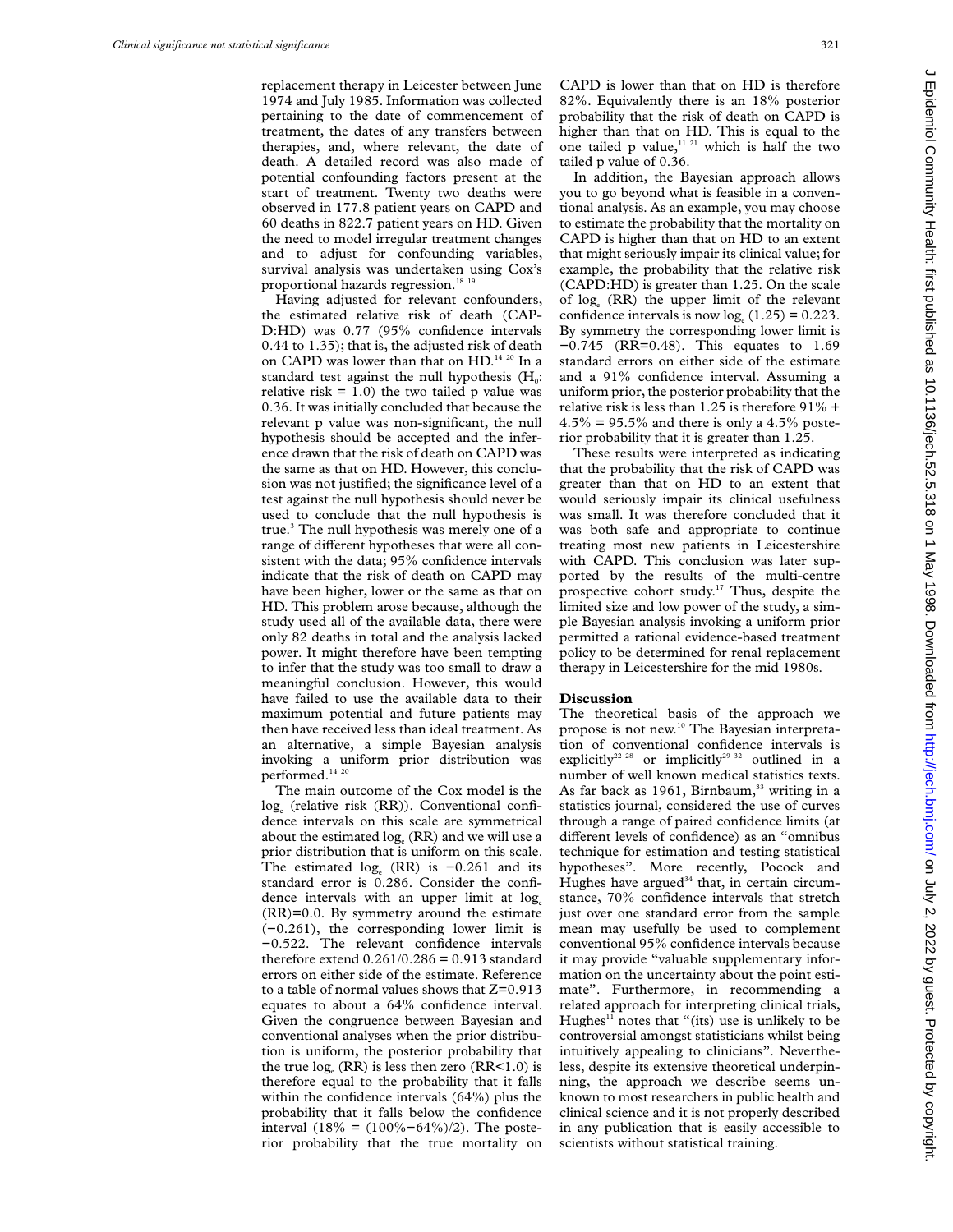In a thought provoking article in the *British Medical Journal*, Lilford *et al* advocated the increased use of Bayesian methods emphasising that they may be used "to calculate probabilities that may be extrapolated directly to clinical practice".<sup>35</sup> In a later article, Lilford and Braunholtz highlighted the potential value of Bayesian inference in the decision making process in public policy. <sup>2</sup> Likewise, in an earlier paper in *Statistical Science* , <sup>36</sup> Breslow stated that .<br>Bayesian methods "offer a natural setting for synthesis of expert opinion in deciding policy matters" and "it seems clear that Bayesian and frequentist approaches each will have a role to play in biostatistical applications in years to come". We fully endorse all of these views. However, we believe that the introduction of Bayesian methods continues to be hindered by the historical difficulties of conducting such analyses. Despite the interest generated by Lilford and Braunholtz's article,<sup>2</sup> it was never intended as a "how to do it" guide and, although appetites may have been whetted, very few readers would know where to start should they wish to conduct an analysis of their own. However, all this may soon change. With the arrival of general purpose Bayesian software such as  $BUGS<sup>37</sup>$  (Bayesian inference Using Gibbs Sampling) and First Bayes,<sup>38</sup> it is probable that Bayesian analyses will soon become common place. The time is therefore ripe to start exploring Bayesian methods. The approach we advocate represents one of the simplest types of Bayesian analysis and enjoys the particular advantage that it can be based upon the results of a conventional analysis and can therefore be undertaken using standard software. We believe that the approach is not only of value in its own right, but that many will find it to be a useful stepping stone to the use of more sophisticated Bayesian methods in the future.

Our approach is most useful in situations in which a conventional analysis may be difficult or misleading. These include circumstances in which: (a) a statistically non-significant result is large enough to be clinically relevant (small sample size); (b) a statistically significant result is too small to be of clinical relevance (very large sample size); or (c) it is desired that conclusions are drawn about the probable similarity of two outcomes without concluding that non-significant means that there is no difference. Although the approach should not be used as an excuse for designing studies that are too small we believe that it is a useful adjunct to conventional methods in medical statistics.

The approach is explicitly dependent upon the use of a uniform prior distribution (technically a prior that is jointly uniform for all quantities being estimated). Some Bayesians argue that it is invalidated by the fact that no attempt is made to formally quantify pre-existing information in a subjective prior distribution. We acknowledge that neither the proposed approach nor a traditional analysis takes proper account of prior information; indeed this is sometimes claimed to be a strength of conventional statistics. If there is important preexisting information that needs to be taken into

account, it must be incorporated formally in the analysis (some form of meta-analysis) or informally in the qualitative process of drawing conclusions. In this sense our approach is no different to a conventional analysis. Furthermore, Lindley<sup>10</sup> argues that it may be appropriate to use the uniform prior distribution even when there is pre-existing information because: "even when one has some appreciable prior knowledge of theta (a quantity to be estimated) one may like to express the posterior beliefs about theta without reference to them (the prior knowledge)". Spiegelhalter<sup>37</sup> comments: "The appropriate specification of 'noninformative' priors is an old problem in Bayesian statistics, and is particularly important when techniques are to be used in a scientific context in which an 'objective' inference is required".

.<br>An important difficulty is that a prior distribution that is uniform on one scale cannot be uniform on an alternative scale. If two scales of analysis are equally appropriate, and the use of a prior that is uniform on one scale leads to a qualitatively different conclusion to an analysis based upon a prior that is uniform on another, these conclusions must be viewed as uncertain. Fortunately, like others, $11$  we have found that unless the sample size is very small, alterations of scale generally make small quantitative changes to the estimates of interest rather than large qualitative differences to the principal conclusions. If a researcher feels strongly that all reasonable values of a quantity of interest are not equally likely a priori, for example if he or she has reason to believe that the null hypothesis is particularly likely to be true, then it would be misleading to use the approach we describe. However, it would then be equally misleading to interpret confidence intervals in the Bayesian manner, which is so commonly advocated and used (see above). Logically, in any setting in which it is reasonable to interpret 95% confidence intervals as the range of values within which you are 95% certain that the true value of whatever you are estimating really lies, then it is equally reasonable to use the methods we advocate. The sensitivity of conclusions to a particular choice of prior distribution will, in general, diminish as the sample size of the current data set increases. Nevertheless, inferences may be sensitive to the choice of prior in very small data sets and under such circumstances a sensitivity analysis using a range of priors would be desirable.

Many medical researchers already interpret conventional confidence intervals as if they were Bayesian credible intervals.<sup>1 11</sup> What we are proposing does not therefore entail a radical change in the way researchers naturally think about their data. Nevertheless, it might help to encourage a wider recognition that this common interpretation of confidence intervals is only valid if you work within a Bayesian framework using a uniform prior distribution. Given that it is valid in this framework and given that such an approach is potentially so informative, we would argue that it may sometimes be useful to take it to its logical conclusion by constructing and then